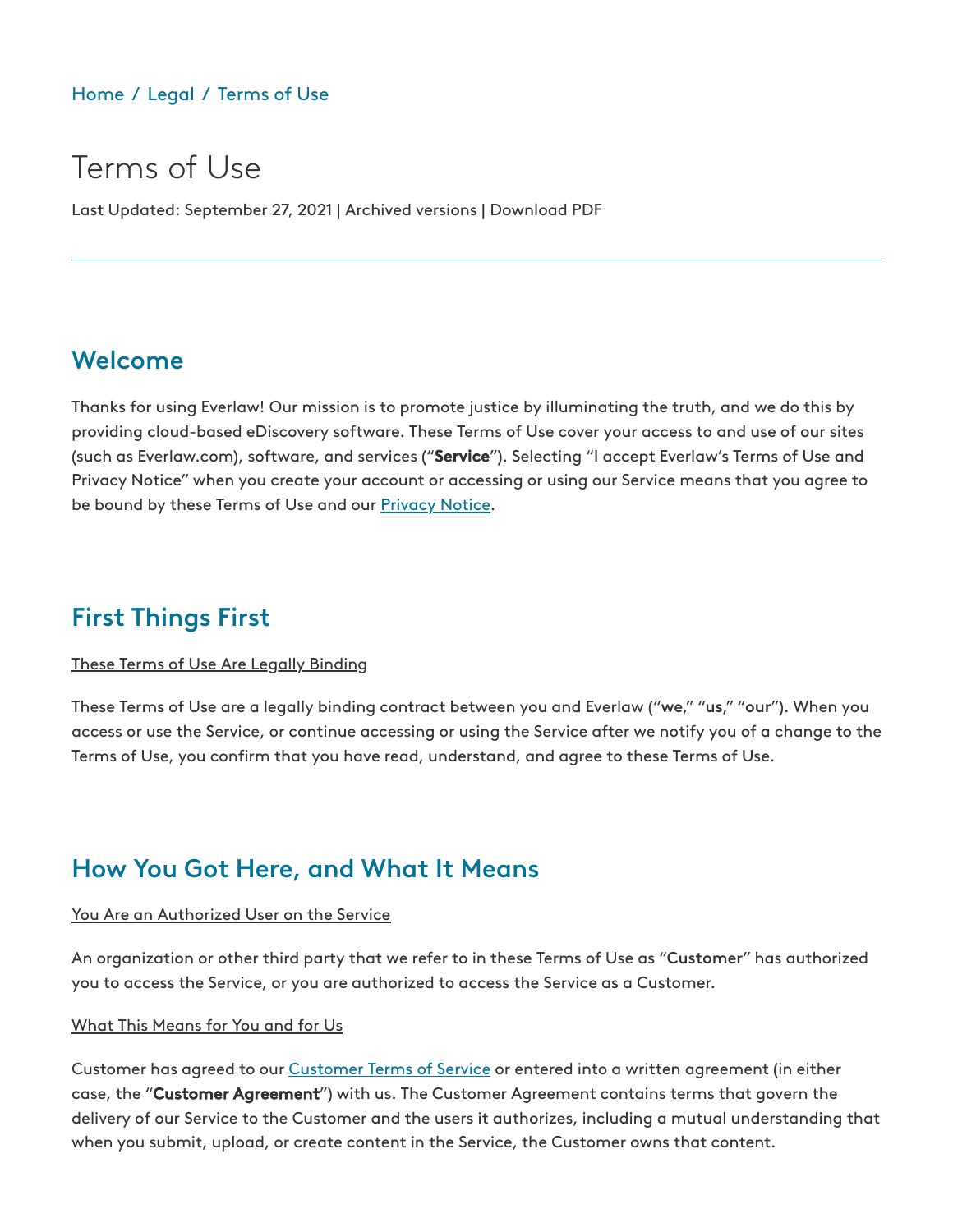We own all intellectual property rights in the Service, including any derivatives, changes, and improvements. Your access or use of the Service does not grant you any intellectual property rights in the Service.

We will happily accept feedback from you about the Service or your experience with the Service. When you provide feedback to us, we own it and can use it however we choose.

#### The Relationships Among You, Customer, and Us

If your access to the Service has been granted on behalf of a Customer, Customer is solely responsible for:

Updating you on their policies and practices and any settings that relate to their content;

Getting and maintaining all the necessary consents from you for you to use the content in the Service;

Ensuring that the transfer and processing of their content is permitted by all applicable laws; and

Responding to and resolving any disputes with you relating to their content or the Service.

We offer the Service "as-is" and "as available." We or the Customer may suspend or terminate your access to the Service at any time.

These Terms of Use don't create a special relationship between you and us: both parties are independent contractors. You won't hold yourself out as our agent, and we won't hold ourselves out as your agent.

## A Few Ground Rules

#### Minimum Age

Our Service is designed for users who are at least 18 years old. If you are not at least 18 years old, you should not access or use the Service. By accessing the Service, you're confirming that you're at least 18 years old.

#### When You Access or Use the Service, You Must Follow the Rules

DO:

Use a browser that uses SSL and TLS1.2 or higher (SSL/TLS are encryption protocols, and you can check whether your browser uses them in the browser settings);

Only access, use, or upload content to the Service that you have or the Customer has the necessary rights to;

Take reasonable care when inviting other individuals to access the Service and granting permissions;

Take reasonable care to prevent unauthorized access to or use of the Service;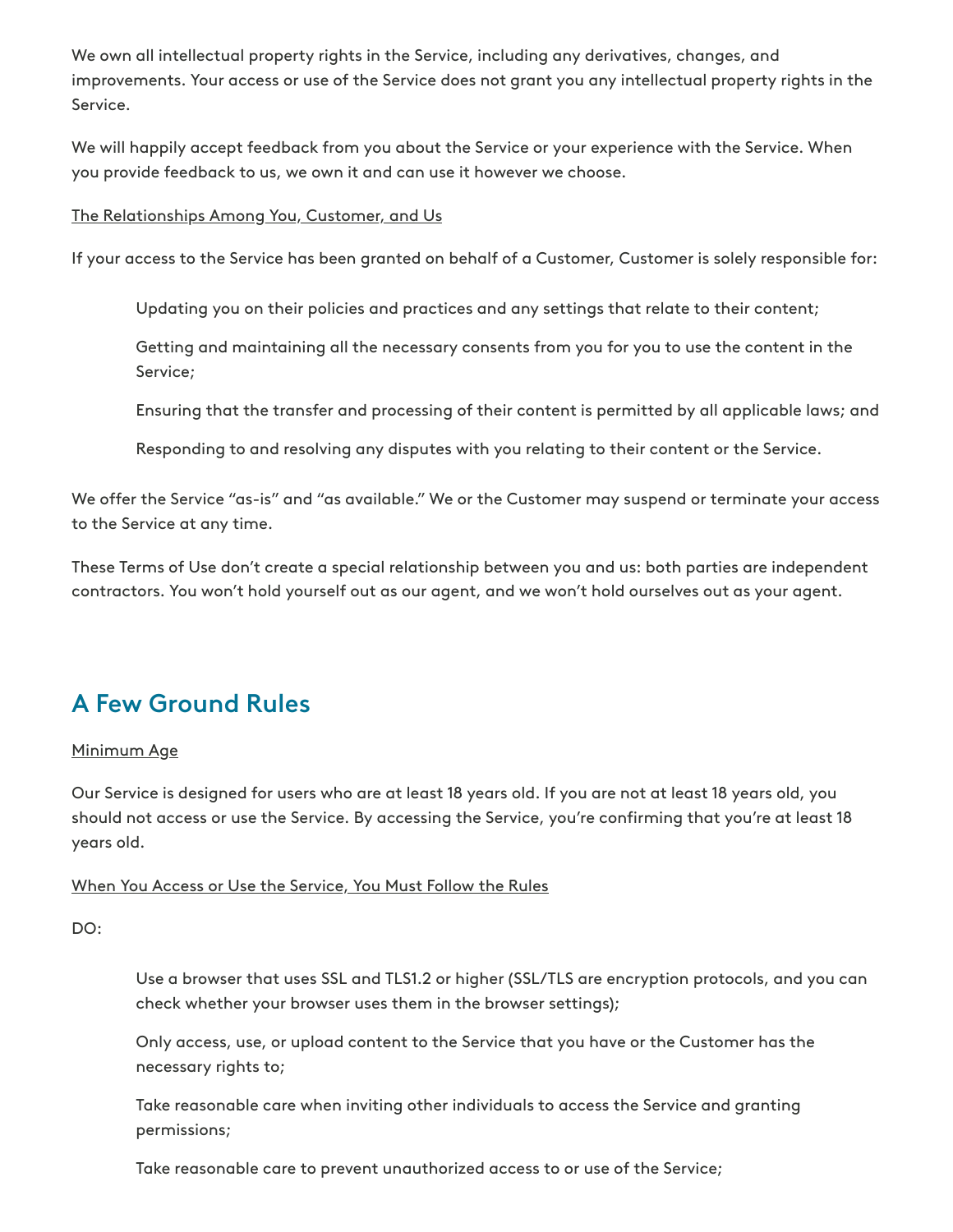Keep user account credentials, passwords, and all other login information safe and confidential;

Report actual or suspected security incidents or violations of these Terms of Use to our Security team ([security@everlaw.com\)](mailto:security@everlaw.com);

If there are issues, reach out to us at [support@everlaw.com](mailto:support@everlaw.com) and work with us to figure out and resolve those issues; and

Comply with all applicable terms of the third party services offered within the Service.

#### DON'T:

Misuse the Service or encourage anyone else to misuse the Service;

Copy, use, or share any information you get from the Service with unauthorized third parties, unless you have Customer's permission;

Share information that you don't have permission or authority to share (e.g. confidential information);

Use the Service to engage in or encourage any activity that is illegal, deceptive, harmful, or violates the rights of others;

Violate any laws, regulations, or industry standards or guidance (e.g.: privacy and data protection laws, intellectual property laws, child protection laws, laws against hate crimes, laws against the incitement of violence or laws against helping terrorist groups);

Interfere with or otherwise have a negative impact on any aspect of the Service or any other service, device, data, account, or network (e.g. sharing your account, trying to gain unauthorized access to the Service, distributing spam or malware, or attempting to find a workaround to usage limits);

Reverse engineer or otherwise try to figure out or copy the Service, any of our related technology, or our source code for any reason; and

Create a false identity or misrepresent an affiliation with any person or organization.

#### You're Here at the Pleasure of Our Customer and Us

These Terms of Use remain effective until Customer's subscription expires, Customer terminates your access for any reason, or we terminate your access for violating these Terms of Use.

# Limitation of Liability

If we believe that there is a violation of the Customer Agreement, Terms of Use, or any of our policies that the Customer can resolve, in most cases, we'll ask our Customer to take action rather than intervene. We may directly step in and take what we determine to be appropriate action (including disabling your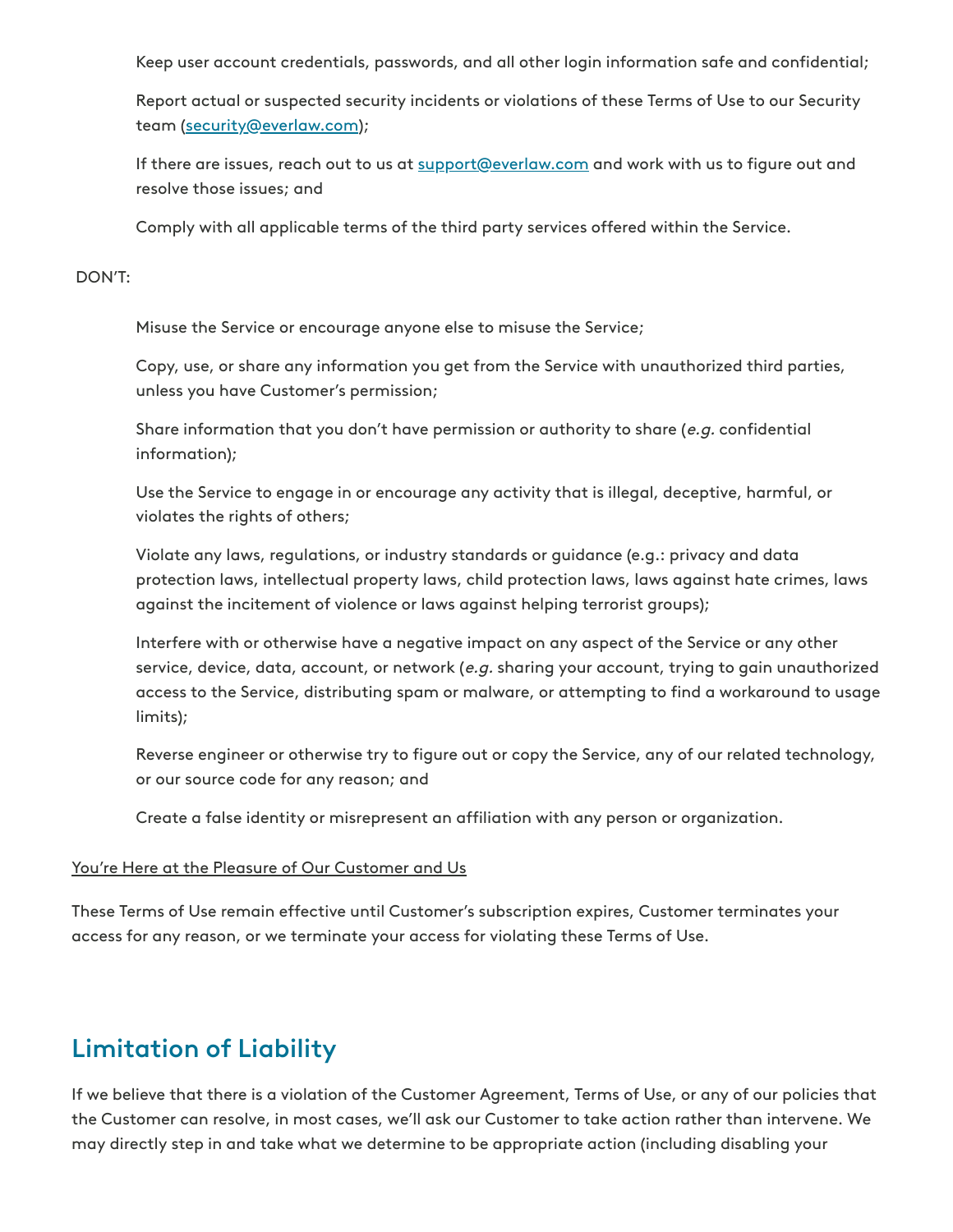account) if Customer does not take appropriate action or we believe there's a credible risk of harm to us, the Service, any other users, any third party, or any violation of applicable law.

We won't pay you damages for any harm that might indirectly result from our Service or from our failure to carry out our obligations under these Terms of Use. Any direct damages we might owe you will not exceed \$100.

This limit on liabilities applies no matter what the circumstances are surrounding the liabilities. If a law applies to this section, our liability will be limited to the maximum extent allowed by that law.

# General Information You Also Need to Know

#### **Modifications**

We may change these Terms of Use from time to time. Laws, regulations, and industry standards evolve, which make those changes necessary, or we may make changes to our site or Service. We will post the changes to this page and revise the "Last Updated" date at the top of these Terms of Use. If we make major changes to it, we'll notify you through our Service, or we'll send an email to the email address you provided us. Any changes won't be retroactive. You can find previous versions of our Terms of Use here. We'll also update the "Last Updated Date" once the changes become effective. Using the Service after the "Last Updated Date" tells us that you accept the changes.

#### Governing Law

These Terms of Use are governed by California law, without regard to its conflict of laws principles. Please reach out to the Customer or our Customer Success ("CS") team ([support@everlaw.com](mailto:support@everlaw.com)) if you have a dispute.

If the Customer and CS can't help you with a dispute, we'll escalate the dispute internally to try to resolve it. If that doesn't work, then we'll follow the dispute resolution process outlined in the Customer Agreement that the Customer entered into with us. You will only resolve disputes with us on an individual basis and will not bring a claim as a plaintiff or a class member in a class, consolidated, or representative action.

#### Government Use

Unless you are a public sector Customer that has specially negotiated terms of use that apply to its authorized users, then these Terms of Use apply to you.

#### **Assignment**

You cannot transfer or assign any of your rights under these Terms of Use without getting written permission from us in advance. We may assign our rights to any of our affiliates or subsidiaries or to any successor in interest of any business associated with our Service.

#### Waiver